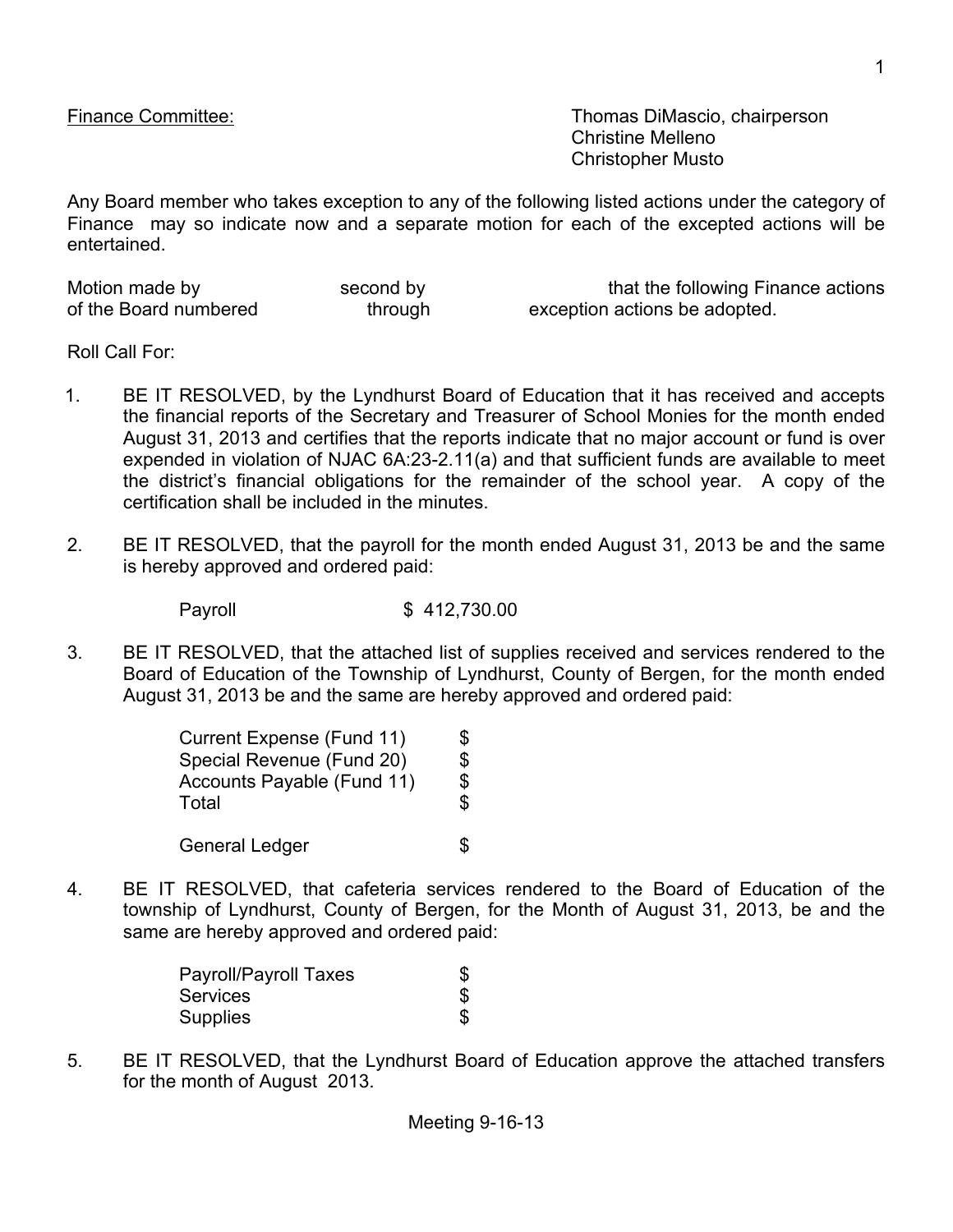- 6. BE IT RESOLVED, that the Lyndhurst Board of Education approve the Career Pathways in Health and Human Services Agreement with the South Bergen Jointure Commission for the 2013-2014 school year. Tuition charges will be charged at the rate of \$250.00 per student.
- 7. BE IT RESOLVED, that the Lyndhurst Board of Education enter into an agreement with Bergen County Special Services for the Suspension Alternative Program (SAP) for the 2013-2014 school year for students who require these services.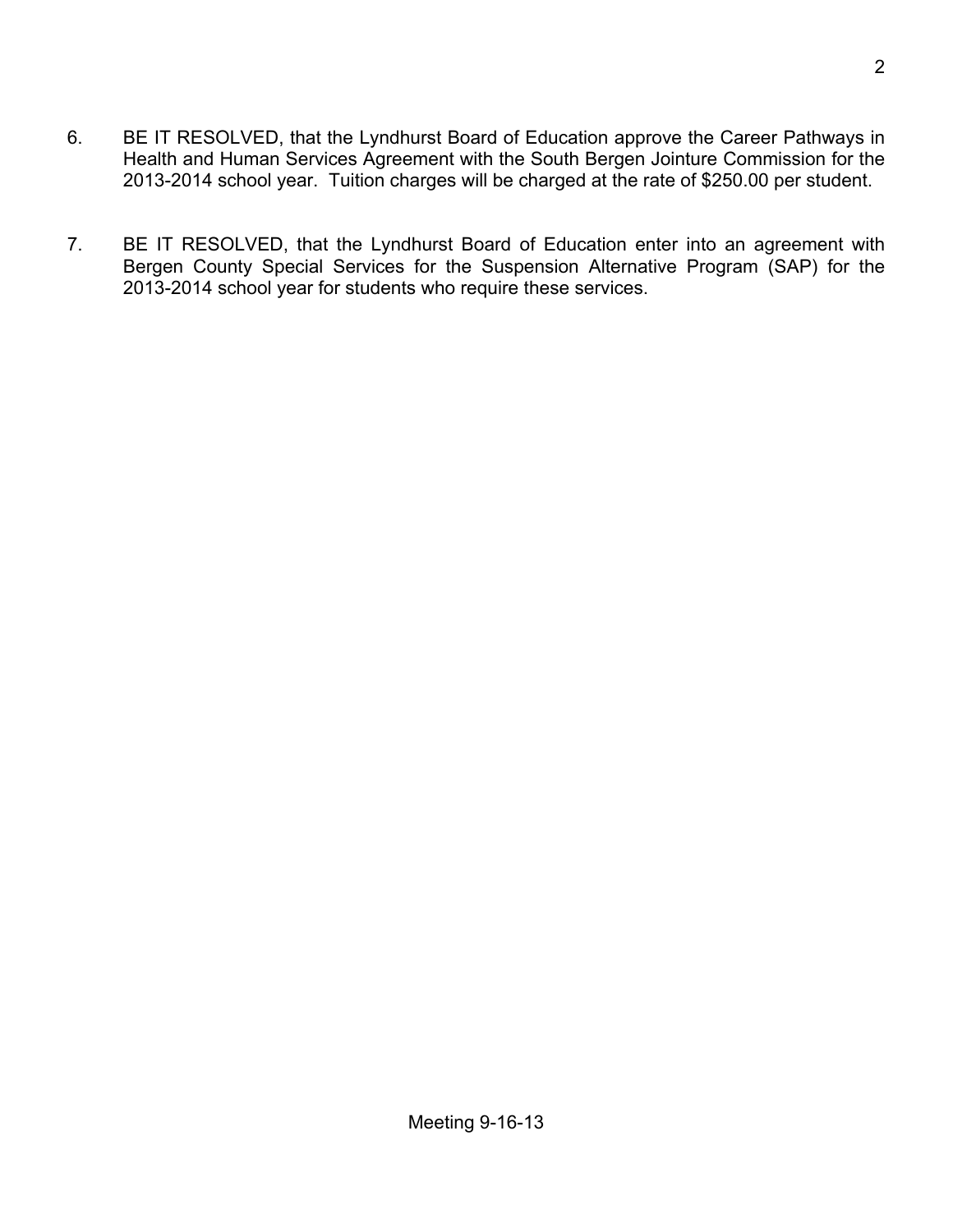James Hooper Sheri Jarivis

Any Board member who takes exception to any of the following listed actions under the category of Education & Curriculum Committee may so indicate now and a separate motion for each of the excepted actions will be entertained.

Roll Call For:

- 1. BE IT RESOLVED, that the Lyndhurst Board of Education approve the Uniform State Memorandum of Agreement between the Lyndhurst Board of Education and the Lyndhurst Police Department for the 2013-2014 school year. A copy is on file in the Board Office.
- 2. BE IT RESOLVED, that the Lyndhurst Board of Education accept Standing Orders for First Aid, School Nurse Protocol, signed by Dr. Park, School Physician for the 2013-2014 school year. These procedures are for staff (school nurses, teachers and administrators) in the event of any emergency arising during the school day. Copy on file in the superintendent's office.
- 3. BE IT RESOLVED, that the Lyndhurst Board of Education approve that all teachers receiving a Student Growth Percentile (SGP) will submit one Student Growth Objective (SGO). All other teachers will submit two SGO's.
- 4. BE IT RESOLVED, that the Lyndhurst Board of Education approve that all observers have been trained in Danielson Model and can apply the educator practice instruments accurately and consistently.
- 5. BE IT RESOLVED, that the County Superintendent of Schools has approved the Lyndhurst Board of Education request to utilize room 214 in Jefferson Community School for the purpose of a full-day Pre-School Disabled program beginning September 4, 2013.
- 6. BE IT RESOLVED, that the Lyndhurst Board of Education approve that all students in grades K-3 must be signed out and in with the door monitor during lunch.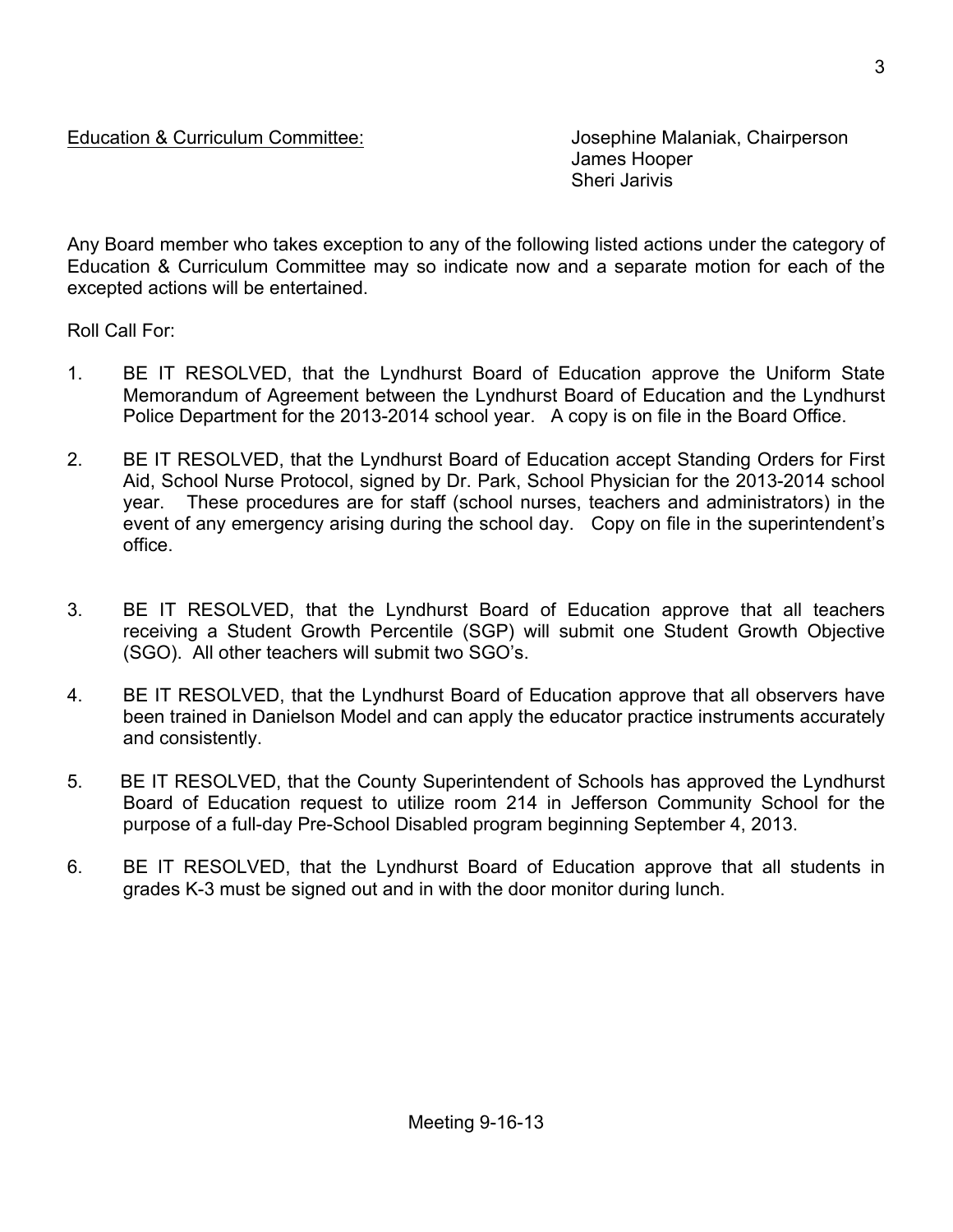Facilities & District Planning: Stephen Vendola, Chairperson Josephine Malaniak Christopher Musto

Any Board member who takes exception to any of the following listed actions under the category of Facilities & District Planning may so indicate now and a separate motion for each of the excepted actions will be entertained.

Motion made by Second by second by that the following Facilities & District Planning actions of the Board numbered through exception actions be adopted.

1. BE IT RESOLVED, that the Lyndhurst Board of Education accept a donation of a bicycle rack to Roosevelt School by the Roosevelt School PTA.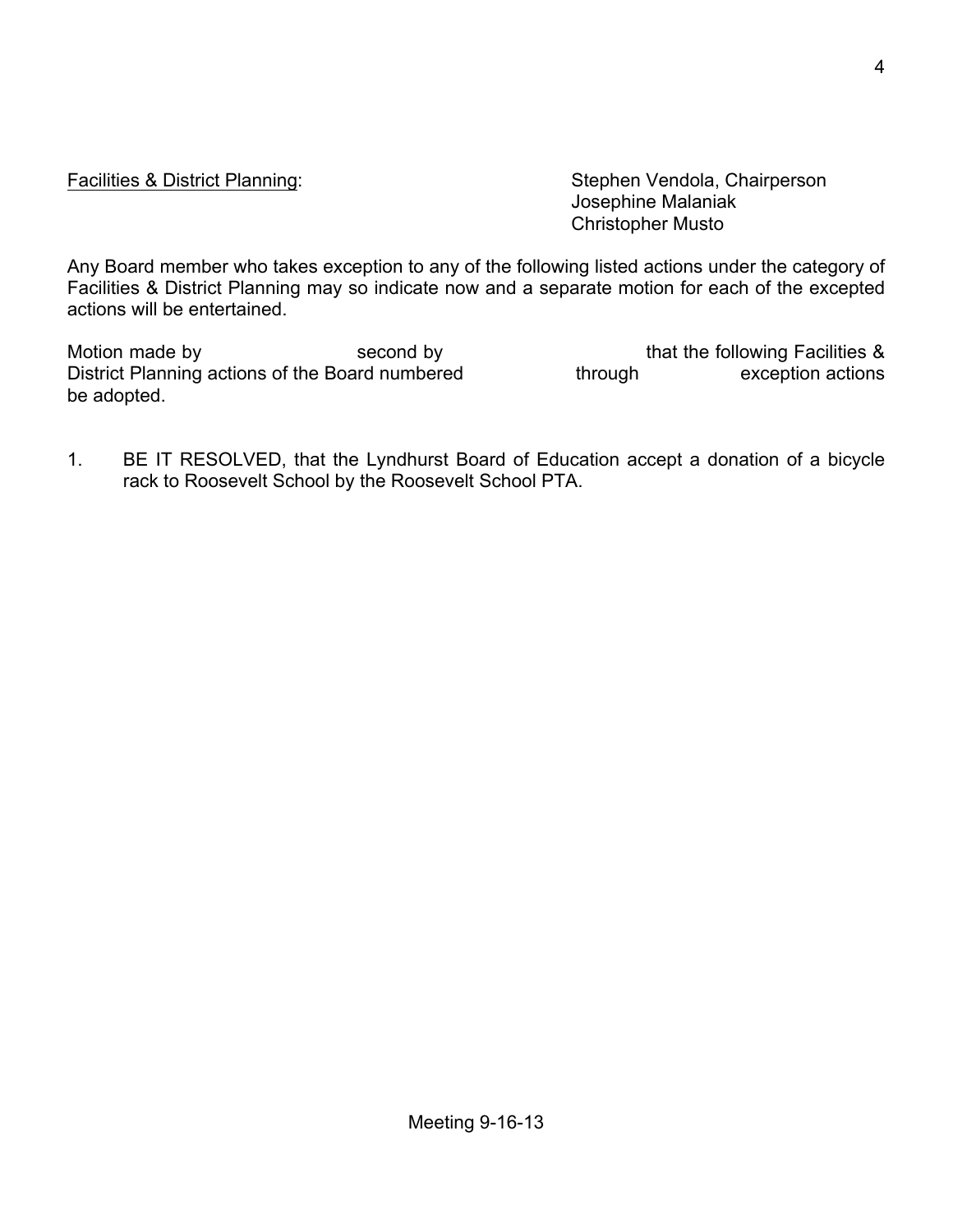5

Rules & Regulations Committee: Values And States Hooper, Chairperson

Josephine Malaniak Christopher Musto

Any Board member who takes exception to any of the following listed actions under the category of Rules & Regulations may so indicate now and a separate motion for each of the excepted actions will be entertained.

Motion made by second by second by that the following Rules & Regulations actions of the Board numbered through exception actions be adopted.

Roll Call For:

1. BE IT RESOLVED, that the Lyndhurst Board of Education approve the following use of school facilities:

| Organization                  | Place                                                             | Time, Date, Purpose                                                                         |
|-------------------------------|-------------------------------------------------------------------|---------------------------------------------------------------------------------------------|
| <b>Lyndhurst Parks</b>        | <b>High School</b><br><b>Football Field</b><br><b>Field House</b> | $8/1 - 11/26/13$<br>Mon.-Fri. 6:00 - 9:30 pm<br>Saturday $-9:00$ am $-10:00$ pm<br>Practice |
|                               |                                                                   | All Saturdays $-2:00$ pm $-6:00$ pm<br>Special Angels & Flag Games                          |
|                               |                                                                   | <b>Monday Nights</b><br>Starting at 6:00 pm<br>"B" Games                                    |
| Roosevelt School PTA          | Roosevelt School<br><b>Basement Hallway</b>                       | $3:00$ p.m. $-5:45$ p.m.<br>9/9/13<br>Market Day                                            |
| <b>NJ Hurricanes Baseball</b> | Matera Field                                                      | 6:00 pm $-$ 8:00 pm<br>9/10,9/17,9/24,10/1,10/8<br><b>Baseball Practice</b>                 |
| Putting the Pieces Together   | High School<br><b>Football Field</b>                              | Taping Bella's Angels                                                                       |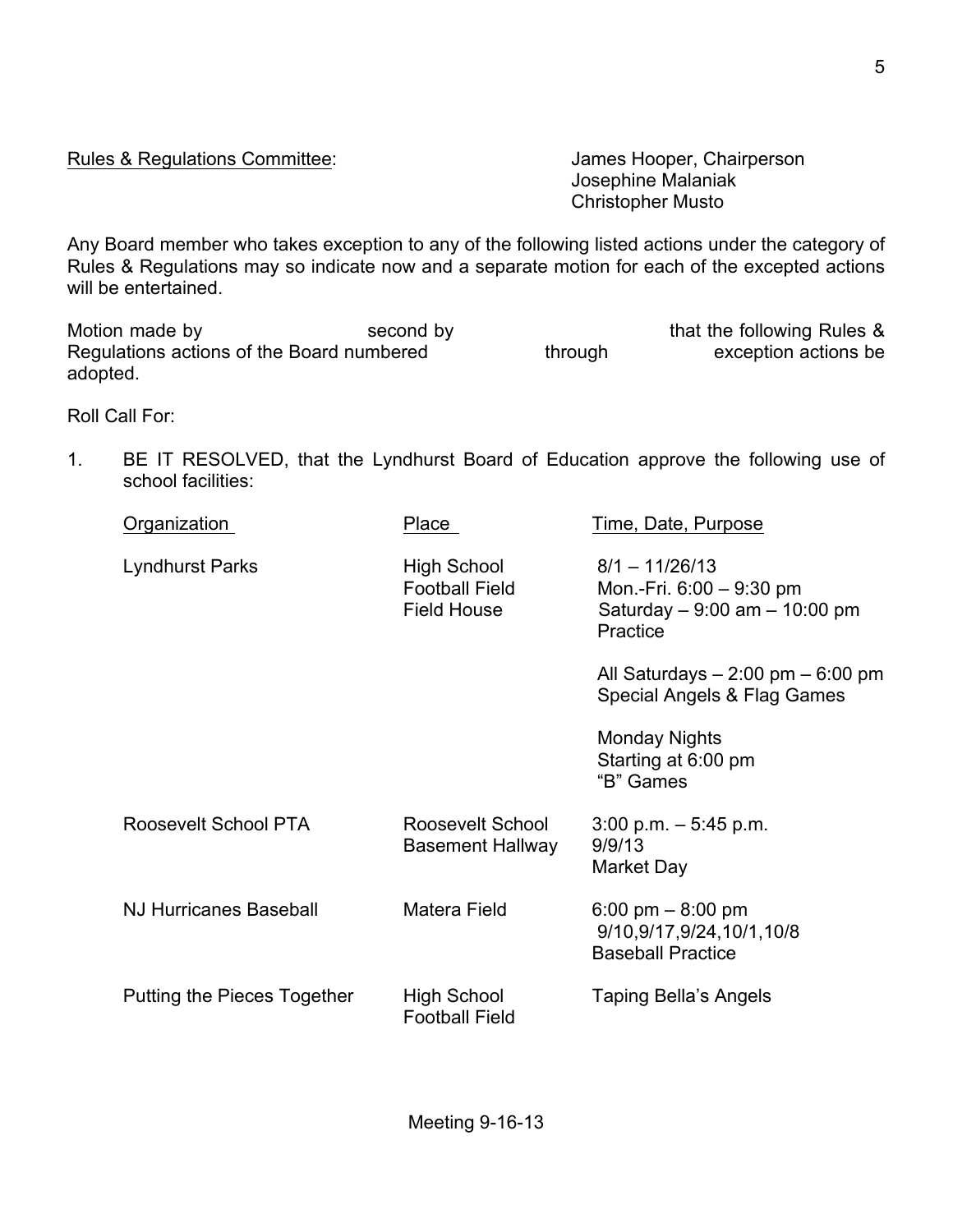2. BE IT RESOLVED, that the Lyndhurst Board of Education approve the following policy:

| Policy 2121<br>$(2^{nd}$ Reading)        | <b>Organization Chart</b>                                                   |
|------------------------------------------|-----------------------------------------------------------------------------|
| Policy 5132<br>$(2^{nd}$ Reading)        | Student Dress & Grooming with LHS Discipline                                |
| Policy 5132<br>(1 <sup>st</sup> Reading) | Student Dress & Grooming with Lower & Upper<br><b>Elementary Discipline</b> |
|                                          | Addition of black pants, effective immediately                              |

- Discipline changes effective immediately
- All other change effective \_\_\_\_\_\_\_\_\_\_\_